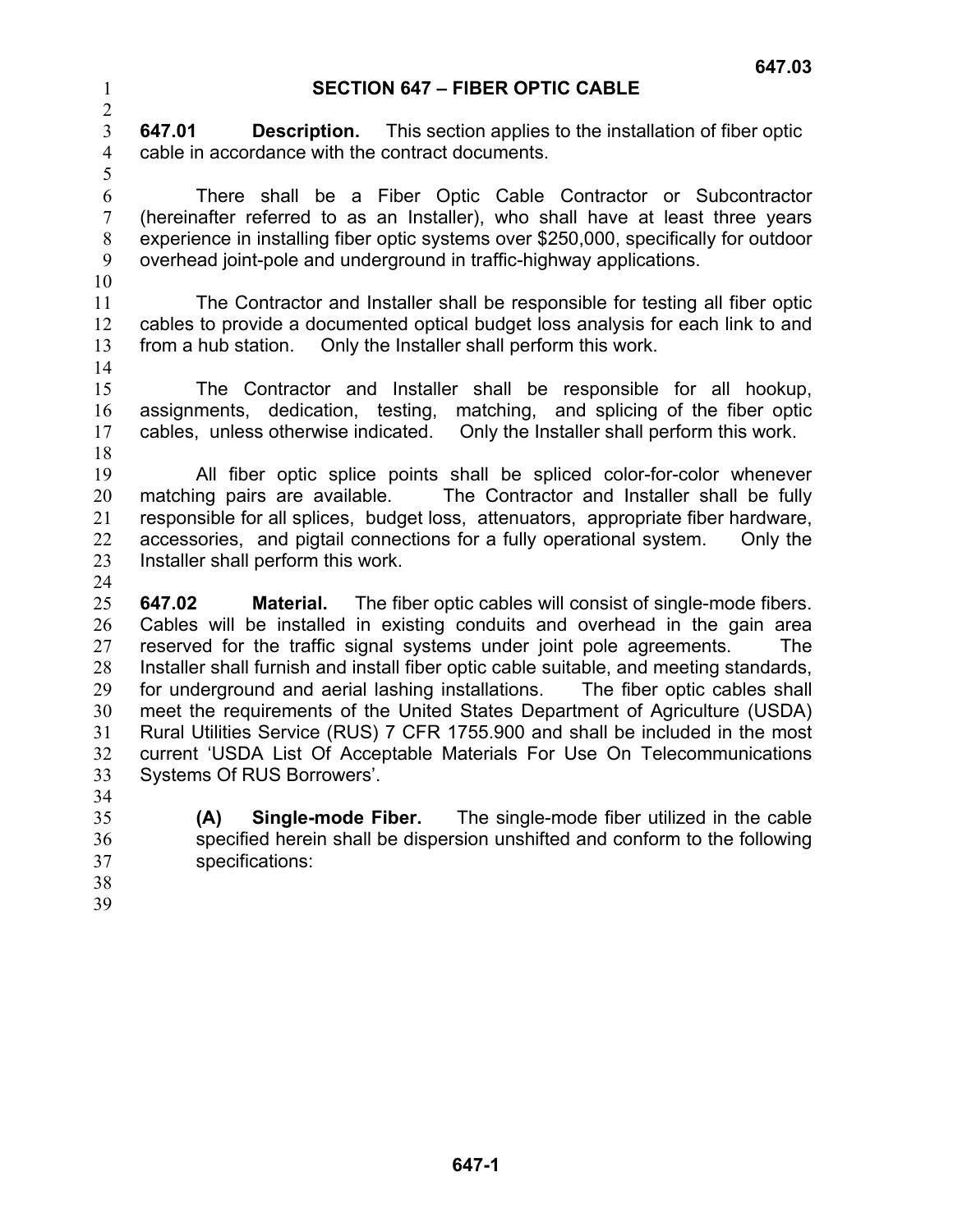| <b>Cladding Diameter</b>          | 125 $\mu$ m $\pm$ 1.0 $\mu$ m                |  |  |
|-----------------------------------|----------------------------------------------|--|--|
| Core-to-Cladding Offset           | Less than 0.6 um                             |  |  |
| <b>Cladding Non-Circularity</b>   | Less than 1.0%                               |  |  |
| <b>Coating Diameter</b>           | 245 $\mu$ m $\pm$ 10 $\mu$ m                 |  |  |
| <b>Colored Fiber Diameter</b>     | Nominal 250 um                               |  |  |
| <b>Attenuation Uniformity</b>     | No point discontinuity greater than 0.10     |  |  |
|                                   | dB at either 1310 nm or 1550 nm              |  |  |
| Attenuation at the Water Peak     | The attenuation at $1383 \pm 3$ nm shall not |  |  |
|                                   | exceed 2.1 dB/kM.                            |  |  |
| <b>Cutoff Wavelength</b>          | The cabled fiber cutoff wavelength shall     |  |  |
|                                   | be less than 1260 nm                         |  |  |
| <b>Mode-Field Diameter</b>        | $9.30 \pm 0.50$ µm at 1310 nm                |  |  |
|                                   | 10.50 $\pm$ 1.00 µm at 1550 nm               |  |  |
| <b>Zero Dispersion Wavelength</b> | Less than 1301.5 nm                          |  |  |
| <b>Zero Dispersion Slope</b>      | Less than $0.092$ ps/(nm <sup>2</sup> kM)    |  |  |
| <b>Fiber Polarization</b>         | Less than 0.5ps/kM                           |  |  |
| <b>Mode Dispersion</b>            |                                              |  |  |

41

42

43 44

45

46

## **(B) Fiber Specification Parameters.**

| <b>Required Fiber Grade</b> | Maximum individual fiber attenuation                                                                                                       |
|-----------------------------|--------------------------------------------------------------------------------------------------------------------------------------------|
| Single Mode                 | The maximum dispersion shall be less than or<br>equal to 3.2 ps/nmkM from 1285 to 1330 nm<br>and shall be less than 18 ps/nm-kM at 1550 nm |

the fiber manufacturer. The coating shall be mechanically strippable.

The coating shall be a dual layered, UV cured acrylate applied by

The fiber manufacturer shall proof test all optical fibers to a minimum load of 0.7 GN/m2 (100 kpsi).

**(C) Specifications for Outdoor Cable Construction.** Optical fibers shall be inside a loose buffer tube in groups of 12. Optical fibers shall be mechanically strippable. Do not use gel filled. The fiber shall be colored with ultraviolet (UV) curable links. Each fiber shall be distinguishable by means of color coding in accordance with TIA/EIA-598- A, "Optical Fiber Cable Color Coding."

58 59 60 61 62 63 Loose buffer tubes shall also be colored with distinct and recognizable colors in accordance with TIA/EIA-598-A, "Optical Fiber Cable Color Coding" and shall be marked Single mode. Fillers may be included in the cable core to lend symmetry to the cable cross section where needed. Cable construction shall utilize dielectric strength members.

64

 **647-2**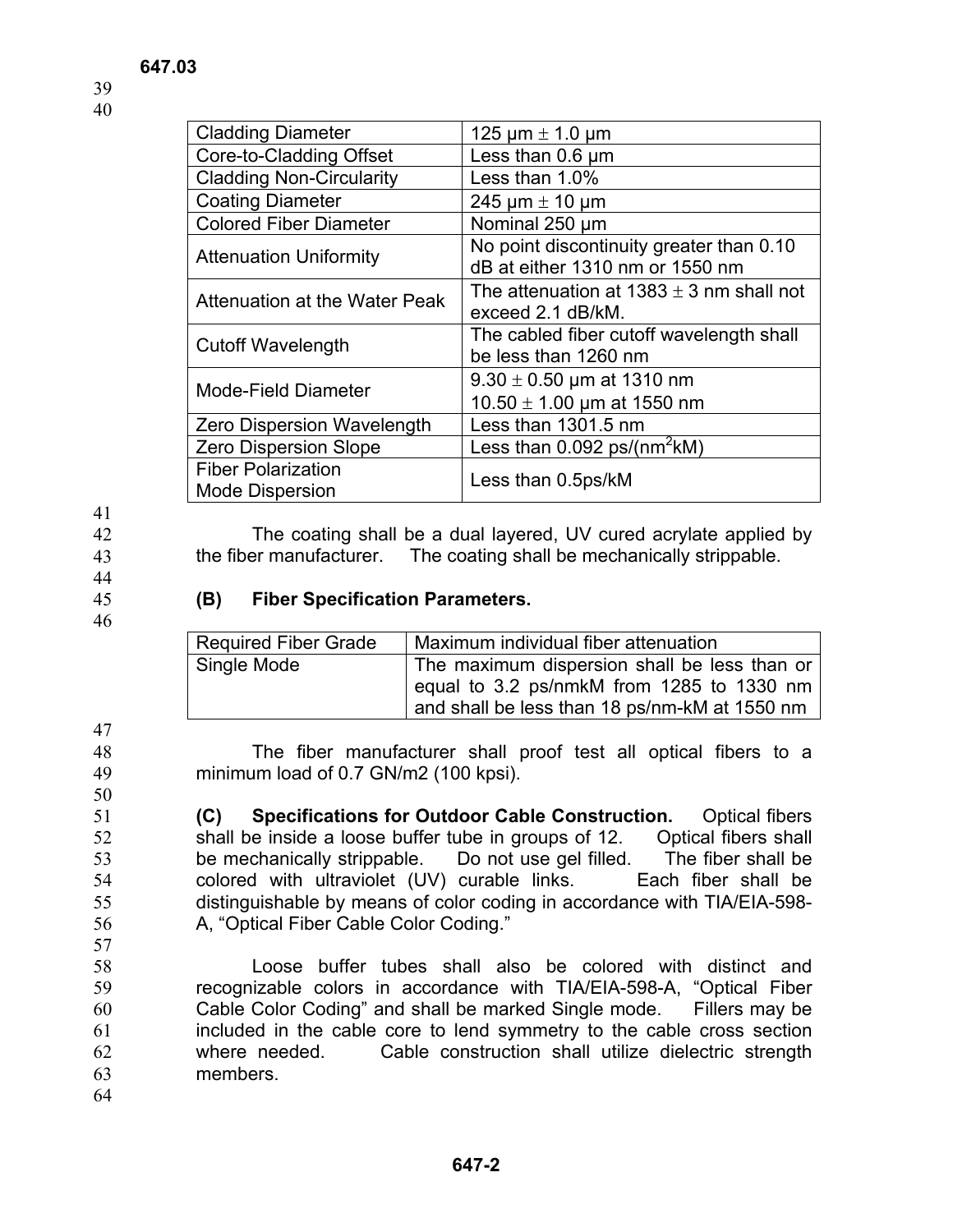| 65         |        |              |                                                       | Cable jacket shall be a PVC material that is fungus, water and UV            |  |
|------------|--------|--------------|-------------------------------------------------------|------------------------------------------------------------------------------|--|
| 66         |        | resistant.   |                                                       | The jacket shall be marked with the manufacturer's name,                     |  |
| 67         |        |              |                                                       | sequential meter or foot marking, month and year of manufacture,.            |  |
| 68         |        |              |                                                       |                                                                              |  |
| 69         |        |              |                                                       | The maximum pulling tension shall be 2700 N (608 lbft) during                |  |
| 70         |        |              |                                                       | installation (short term) and 890 N (200 lbft) long term installed.          |  |
| 71         |        |              |                                                       |                                                                              |  |
| 72         |        |              |                                                       | The shipping, storage, and operating temperature range of the                |  |
| 73         |        |              | cable shall be $-40C$ to $+70C$ .                     |                                                                              |  |
| 74         |        |              |                                                       |                                                                              |  |
| 75         |        |              |                                                       | (D) Quality Assurance Provision. All cabled optical fibers > 1000            |  |
| 76         |        |              |                                                       | meters in length shall be 100% attenuation tested. Attenuation of each       |  |
| 77<br>78   |        |              | fiber shall be provided with each cable reel.         |                                                                              |  |
| 79         |        |              |                                                       | The cable manufacturer shall be ISO 9001 registered.                         |  |
| 80         |        |              |                                                       |                                                                              |  |
| 81         |        | (E)          | Packaging.                                            | Top and bottom ends of the cable shall be available                          |  |
| 82         |        | for testing. |                                                       |                                                                              |  |
| 83         |        |              |                                                       |                                                                              |  |
| 84         |        |              |                                                       | Both ends of the cable shall be sealed to prevent the ingress of             |  |
| 85         |        | moisture.    |                                                       | Each reel shall have a weather resistant reel tag attached                   |  |
| 86         |        |              | identifying the reel and cable.                       |                                                                              |  |
| 87         |        |              |                                                       |                                                                              |  |
| 88         |        |              | The reel tag shall include the following information: |                                                                              |  |
|            |        |              |                                                       |                                                                              |  |
| 89         |        |              |                                                       |                                                                              |  |
| 90         |        |              | Cable number                                          | <b>Gross Weight</b>                                                          |  |
| 91         |        |              | Shipped length in meters                              | Job order number                                                             |  |
| 92         |        |              | <b>Product Number</b>                                 | Date cable tested                                                            |  |
| 93         |        |              |                                                       |                                                                              |  |
| 94         |        |              |                                                       | A cable data sheet shall accompany each cable. Cable data shall              |  |
| 95         |        |              |                                                       | include manufacturer number, billable length, bandwidth specs and            |  |
| 96         |        |              | measured attenuation of each fiber.                   |                                                                              |  |
| 97         |        |              |                                                       |                                                                              |  |
| 98         | 647.03 |              | <b>Construction Requirements.</b>                     |                                                                              |  |
| 99         |        |              |                                                       |                                                                              |  |
| 100        | (A)    | Drawings.    |                                                       | The Contractor shall submit a fiber optic cable-pulling                      |  |
| 101        |        |              |                                                       | drawings for review and acceptance by the Engineer prior to beginning        |  |
| 102        |        |              |                                                       | fiber optic cable installation. Do not install fiber optic cable without the |  |
| 103        |        |              |                                                       | Engineer's acceptance of the pulling drawings. The fiber optic cable-        |  |
| 104        |        |              | pulling drawings shall include:                       |                                                                              |  |
| 105        |        |              |                                                       |                                                                              |  |
| 106<br>107 |        | (1)          |                                                       | Location of start and end of pulls,                                          |  |
| 108        |        | (2)          |                                                       | Location of cable reel trailers during installation,                         |  |
| 109        |        |              |                                                       |                                                                              |  |
| 110        |        | (3)          |                                                       | Location of any "figure-eight" of fiber optic cable, and                     |  |
| 111<br>112 |        | (4)          |                                                       | Location of staged equipment.                                                |  |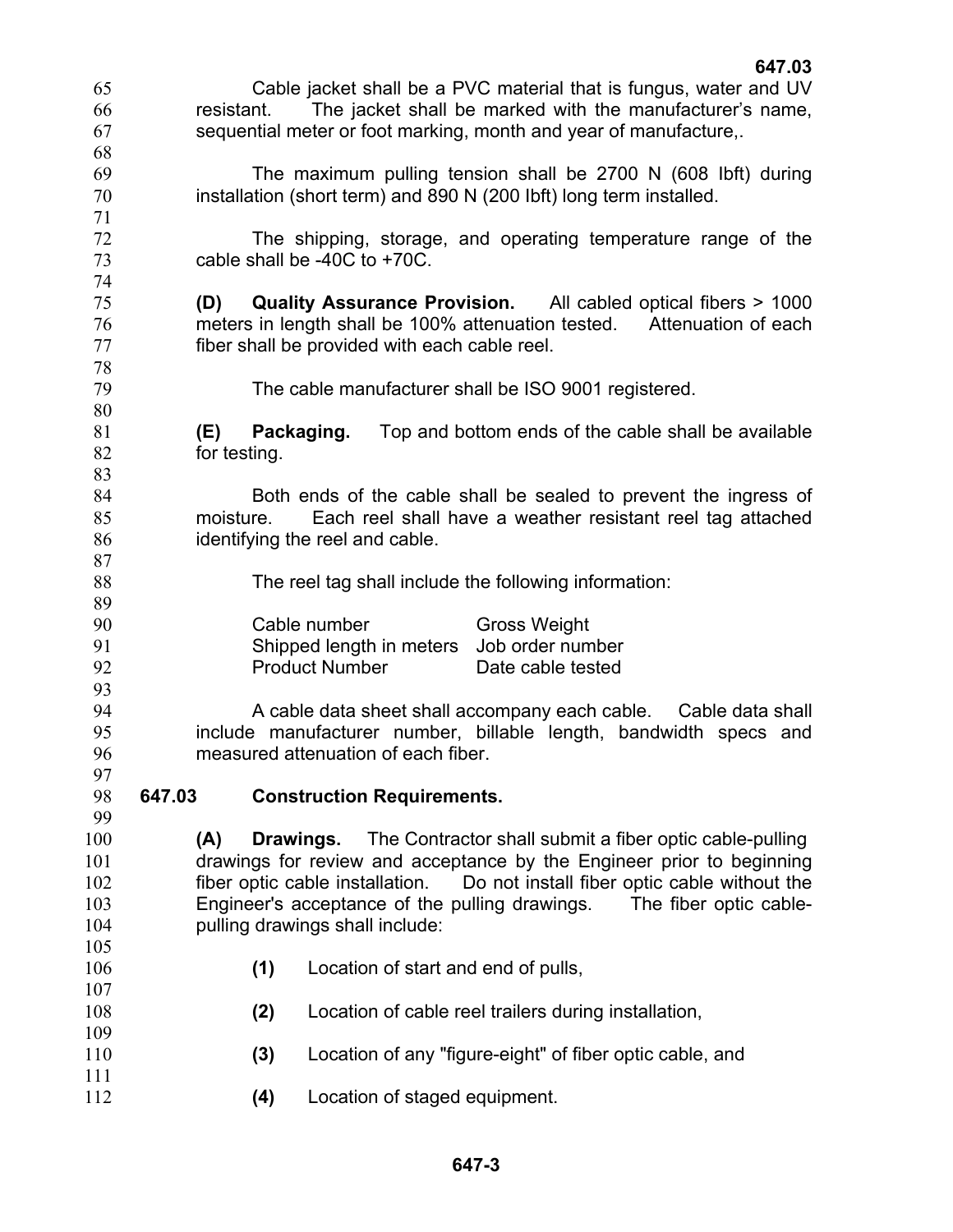| 113        |                                                                                                                                       |
|------------|---------------------------------------------------------------------------------------------------------------------------------------|
| 114        | Upon completion of the work, submit an 'As Built' in accordance                                                                       |
| 115        | with Subsection $108.13(B)$ – Pre-Final Inspection and Section 648 – Field-                                                           |
| 116        | Posted Drawings including in detail the following:                                                                                    |
| 117        |                                                                                                                                       |
| 118        | (1)<br>Location and attenuation of every event along the installed                                                                    |
| 119        | fiber optic cable,                                                                                                                    |
| 120        |                                                                                                                                       |
| 121        | (2)<br>Index of refraction of installed fiber,                                                                                        |
| 122        |                                                                                                                                       |
| 123        | (3)<br>Fiber optic cable index of refraction, and                                                                                     |
| 124        |                                                                                                                                       |
| 125        | Sequential fiber optic cable markings at each pullbox,<br>(4)                                                                         |
| 126        | cabinet, and splice closure.                                                                                                          |
| 127        |                                                                                                                                       |
| 128        | (B)<br><b>Excavation and Backfill.</b> Excavation and backfill shall conform                                                          |
| 129        | to Section 206A - Excavation and Backfill for Miscellaneous Facilities.                                                               |
|            |                                                                                                                                       |
| 130<br>131 |                                                                                                                                       |
|            | The Contractor and Installer shall be responsible for the repair of                                                                   |
| 132        | any damage to pavements, sidewalks and other improvements.<br>Place                                                                   |
| 133        | the material from the excavation to prevent damage and obstruction to                                                                 |
| 134        | vehicular and pedestrian traffic and interference with surface drainage.                                                              |
| 135        |                                                                                                                                       |
| 136<br>137 | <b>Fiber Optic Cable.</b> The Installer shall install the new fiber optic<br>(C)                                                      |
|            |                                                                                                                                       |
|            | cable overhead on existing power poles and underground in conduits as                                                                 |
| 138        | shown in the contract documents. The Contractor and Installer will be                                                                 |
| 139        | responsible for all work and equipment required to install the messenger                                                              |
| 140        | cable (when there is not already existing messenger cable) on existing                                                                |
| 141        | joint poles for the overhead portion of the fiber installation.<br>For the                                                            |
| 142        | underground portion, the Installer will be responsible for furnishing and                                                             |
| 143        | pulling the new fiber in ductlines using a breakaway swivel to prevent                                                                |
| 144        | exceeding the tensile load during installation.                                                                                       |
| 145        |                                                                                                                                       |
| 146        | All fiber optic splices shall be fusion splices.<br>Do not use                                                                        |
| 147        | mechanical splices.<br>Fiber optic splice locations are permitted only at                                                             |
| 148        | splice points where splice cabinets are shown on the plans. Fiber optic                                                               |
| 149        | fibers shall be spliced in every splice cabinet location, and it is the                                                               |
| 150        | responsibility of the Contractor and Installer to maintain a continuous run                                                           |
| 151        | throughout the system. The Installer shall leave a minimum of 20-feet of                                                              |
| 152        | cable service loops at every cabinet or splice location, or utilize aerial                                                            |
| 153        | cable snowshoes for overhead storage.                                                                                                 |
| 154        |                                                                                                                                       |
| 155        | Provide documented historical cable pulling data indicating tensile                                                                   |
| 156        | forces exerted on the cable during the installation.<br>Any tension                                                                   |
| 157<br>158 | measurements, which exceed the manufacturer's recommendation, will<br>be considered means for the cable rejection. The Contractor and |

158 159 160 be considered means for the cable rejection. The Contractor and Installer shall be fully responsible for the quality and integrity of the installed cable and the operability of the final fiber optic cable product.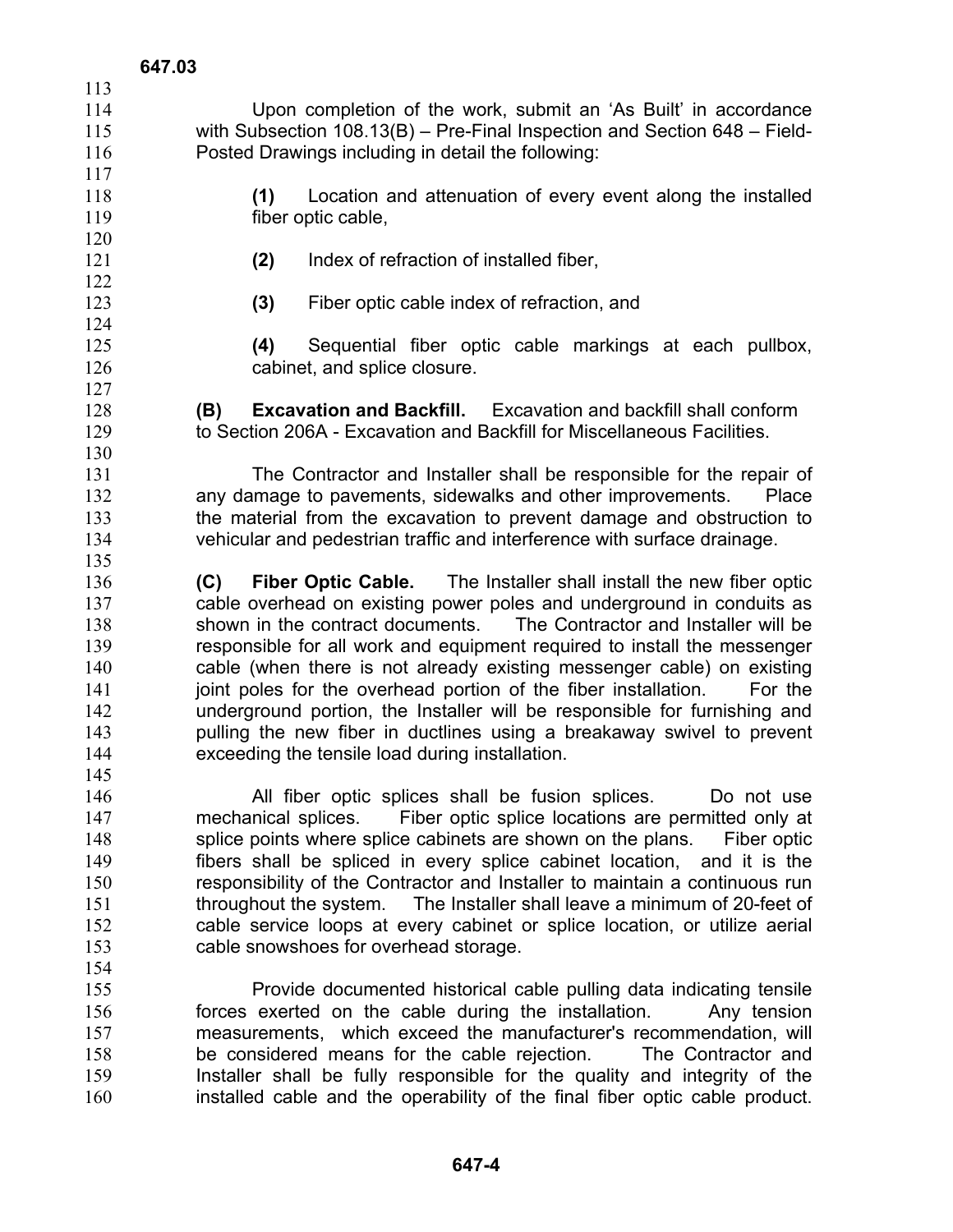- **647.03**  161 162 163 All fibers shall be spliced at camera cabinets, hubs, and splice cabinets and shall have no more than 0.07 dB loss per splice based on the appropriate system operating wavelength.
- 165 166 167 168 169 170 171 172 173 The Installer shall complete all required fiber optic splices prior to final testing and acceptance. As part of the final testing and acceptance, submit optical time domain reflectometer (OTDR) readings in both hardcopy and electronic formats (such that it can be examined using the manufacturer's OTDR software) to the Engineer for review. Testing shall be conducted on all single mode fibers at 1310nm and 1550nm. Power meter attenuation testing should be performed at dual wavelength, bi-directionally.
	- All necessary equipment and plug-in, fiber optic pigtails, fittings, enclosures, and work to complete an operational system shall be furnished and installed by the Installer, unless otherwise indicated, at no increase in contract price or contract time.
	- **(D) Services Provided By The County.** The City and County of Honolulu, Department of Transportation Services (DTS) will be responsible for all splices and connections in DTS pullboxes and DTS cabinet locations where indicated in the contract documents.
- 183 184

200

164

- The Contractor and Installer shall be responsible for the following:
- **(1)** Arrange for phases of work with DTS or as specified by the Engineer.
- **(2)** Give at least seven calendar days of advance notice to DTS when phases of the work require its services.
- 192 193 194 195 196 197 198 199 **(E) Restoring Pavements and Other Improvements.** Restore the existing pavements and other improvements such as driveways, sidewalks, curbs and gutters disturbed by excavation to their original condition in accordance with the contract documents. Materials used for restoration work shall be equal to or better in quality than the materials the Contractor will replace, and matching in thickness, texture, and color whenever applicable. The grades of the restored surfaces shall conform to the existing grades.
- 201 202 203 204 **(F) Warranty.** Materials and equipment installed for permanent construction shall be new. The contract contemplates the use of firstclass material and equipment throughout the performance of the contract.
- 205 206 207 208 Secure from the manufacturer(s), a warranty or warranties guaranteeing equipment from defects in materials, design and workmanship for not less than 12 months from the date of acceptance.